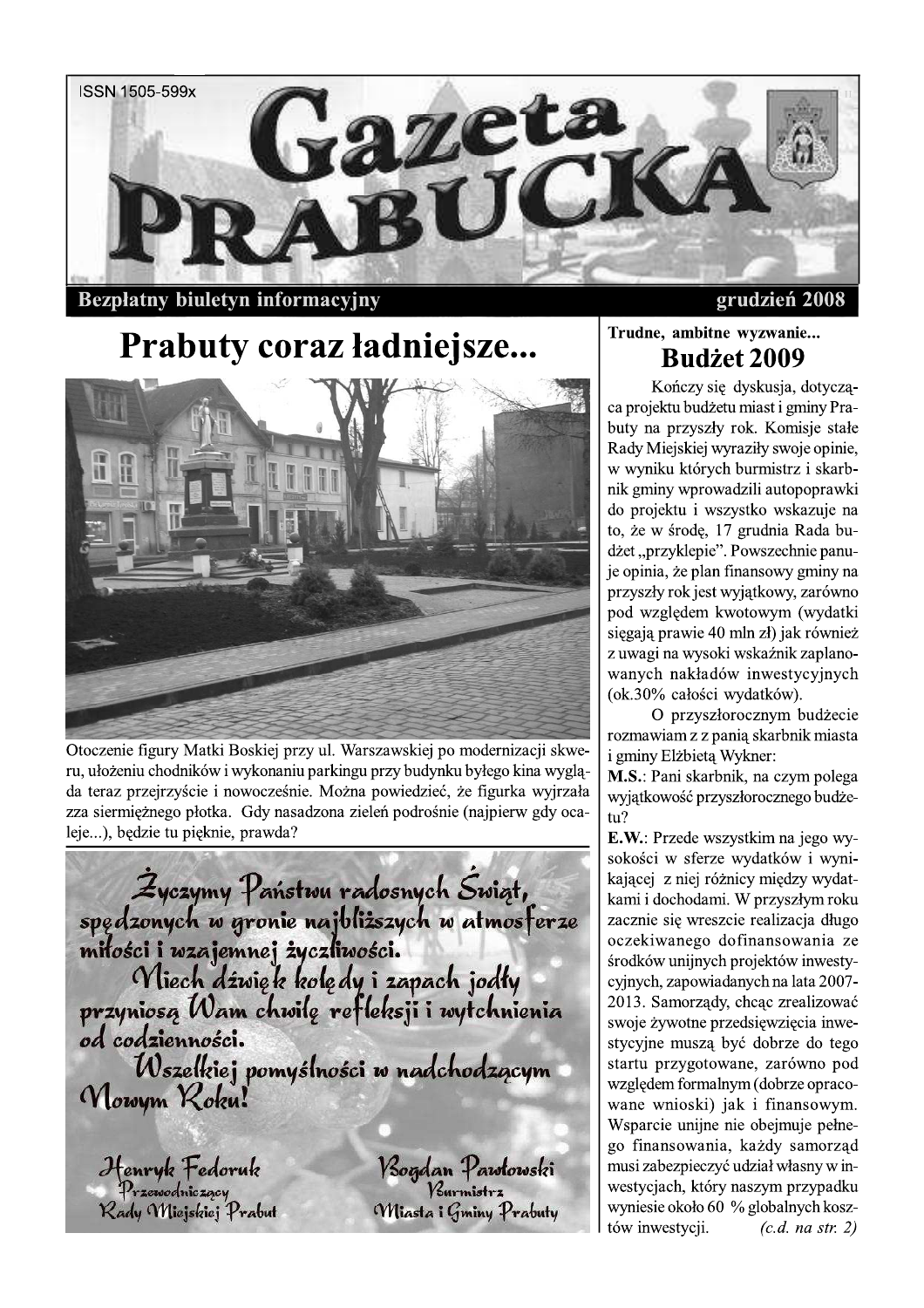### wieści z ratusza

# **Budżet 2009**



M.S.: Aż tyle? W zapowiedziach regionalnych programów operacyjnych zakładano dofinansowanie z unijnych środków sięgające 70% kosztów. Tymczasem wychodzi na to, że będzie to  $40\%...$ 

> E.W.: Najwidoczniej liczba wniosków o dofinansowanie znacznie przekroczyła zakła-

daną. Chcąc obdzielić jak największą grupę samorządów dysponenci zdecydowali się na obniżenie wskaźnika. Kogo stać na większy udział własny, godzi się na na to, co dają... M.S.: A nas stać? W projekcie budżetu planowany deficyt wyniesie ponad 9 mln zł...

E.W.: Inwestycji, czekających nas w najbliższym czasie nie bylibyśmy w stanie zrealizować samodzielnie. Sama rozbudowa Stacji Uzdatniania Wody i Budowa Kanalizacji Sanitarnej to koszt około 13 mln zł, z czego na 2009 r. przypada 7 mln. Musimy wykorzystać nasze pięć minut, jeśli nie chcemy w XXI wieku mieć wychodków na dworze i przeciekających szamb.

Nie należy się sugerować wysokością deficytu. Po pierwsze, zadłużenie gminy nie przekroczy dopuszczalnej granicy bezpieczeństwa, po drugie, musimy zaplanować pokrycie całości kosztów inwestycji, by po jej rozliczeniu otrzymać część "unijną". Oznacza to, że około 40% poniesionych wydatków wróci do budżetu, zmniejszając zadłużenie.

M.S.: Wymieniła Pani dwie kluczowe inwestycje na przyszły rok (7 mln zł). Łącznie na zadania inwestycyjne zaplanowano kwotę 11.515.000zł, co stanowi niespotykany dotąd 30% wskaźnik udziału wydatków inwestycyjnych w ogóle wydatków. Na co wydamy pozostałe 4,5 mln zł? E.W.: W tej kwocie mieści się m.in. przebudowa ul. Łąkowej (1 mln zł), związana z planowaną inwestycją na skrzyżowaniu dróg 522 i 523 (przy stacji Orlen). W ramach programu rządowego t.zw. "schetynówek" (modernizacji dróg lokalnych), zrealizujemy przebudowę ul. Chodkiewicza. Obok udziału budżetu państwa, naszym partnerem w tym przedsięwzięciu jest powiat. Dzięki poparciu starostów i naszych radnych powiatowych w budżecie powiatu na to zadanie uchwalono kwotę 900.000zł. Taki sam będzie nasz udział w inwestycji a resztę (1.8 mln zł) pozyskamy z programu "schetynówek". Zaplanowano również 650.000zł na remont kościółka "polskiego" i budowe trasy rowerowej szlakiem dawnego toru kolejowego, w ramach dużego projektu pod nazwą, Podniesienie atrakcyjności turystycznej Szlaku Polskich Zamków Gotyckich na Powiślu" (z udziałem 7 samorządów pod auspicjami Sztumu). 350.000 zł zaplanowano na budowę zastępczych mieszkań socjalnych, 200.000 zł na dofinansowanie kolejnego budynku TBS, 250.000 zł na docieplenie obiektów przedszkoli (zaoszczędzonych w wyniku przekształcenia placówek). Na dalszą poprawę estetyki w mieście zaplanowano łącznie 400.000 zł na trzeci etap przebudowy skwerów i chodników przy ul. Warszawskiej oraz na parking przy ul. Kraszewskiego. Na dalszą modernizację oświetlenia w mieście zaplanowano kwotę 125.000 zł.

Nie zapomniano o terenie wiejskim gminy. W ramach programu rozwoju obszarów wiejskich zabezpieczono wstępnie kwotę 300.000 zł na poprawę infrastruktury w Rodowie, Gdakowie i Julianowie.

Listę wydatków inwestycyjnych na 2009 r. uzupełniają koszty projektów - budowy sali gimnastycznej przy Zespole Szkół w Trumiejkach oraz przeniesienia i adaptacji biblioteki miejskiej.

M.S.: Przejdźmy teraz do dochodów i wydatków bieżących, które stanowią pozostałe 70% ogółu wydatków. W pozycji dochodów zwykle sporo emocji budzi wysokość podatku rolnego. Jak kształtuje się jego wysokość na przyszły rok?

E.W.: Podatek rolny ustala się w odniesieniu do podawanej przez prezesa GUS przeliczeniowej ceny 1 kwintala żyta. Na przyszły rok cena ta wynosi 55,80 zł. Rada Miejska przyjęła 50,22 zł, co oznacza obniżkę GUS-owskiej stawki o 10%. Planowany udział podatku rolnego w dochodach to około 1 mln zł, co stanowi niespełna 3% globalnych dochodów. W pozycji dochodów nadal kluczowa część pozyskujemy z subwencji ogólnej, która w przyszłym roku wyniesie 14.640.772 zł (49% naszych dochodów).

M.S.: Jak sięgam pamięcią, subwencja oświatowa, wchodząca w skład subwencji ogólnej nigdy nie pokrywała całości wydatków na oświatę. Czy nadal tak będzie?

E.W.: Niestety tak. Subwencja oświatowa, mimo wzrostu o 7,8% nadal nie pokrywa naszych nakładów na oświate. Ten wzrost obejmuje jedynie dwuetapowe podwyżki nauczycielskich płac (w styczniu i wrześniu o 5%). Wysokość tej subwencji to kwota 8.213.467 zł a nasze wydatki na oświatę - 11.470.261 zł. Łatwo sobie wyliczyć, ile musimy dołożyć ze swojej kasy. Trzeba jednak uwzględnić fakt, że realizujemy zadania oświatowe nie objęte subwencjonowaniem, jak choćby utrzymanie i remonty przedszkoli  $(1.237.000 \text{ z})$ , czy dowóz dzieci  $(460.000 \text{ z})$ . Zaplanowaliśmy podwyżki dla administracji oświatowej w kwocie ponad 100.000 zł, planujemy uzupełnienie monitoringu na wszystkie placówki.

M.S.: Czy drażliwy ostatnio temat bezpieczeństwa znalazł odzwierciedlenie w przyszłorocznym budżecie?

E.W.: Planujemy doposażyć komisariat policji w sprzęt komputerowy. Ponadto będziemy kontynuować monitoring miasta, rozszerzając go na ul. Kwidzyńską i Grunwaldzką. M.S.: Pani skarbnik, dlaczego mówi się, że budżet na 2009 r. jest trudnym wyzwaniem?

E.W.: Pomyślność niektórych zadań nie zależy od nas samych. mimo, że jesteśmy do nich dobrze przygotowani. Mam nadzieję, że wsparcie z unijnej puli przebiegnie sprawnie i bez opóźnień.

M.S.: Życzę tego Pani, radnym, burmistrzom, współmieszkańcom i sobie. Dziękuję za rozmowę. M. Szulc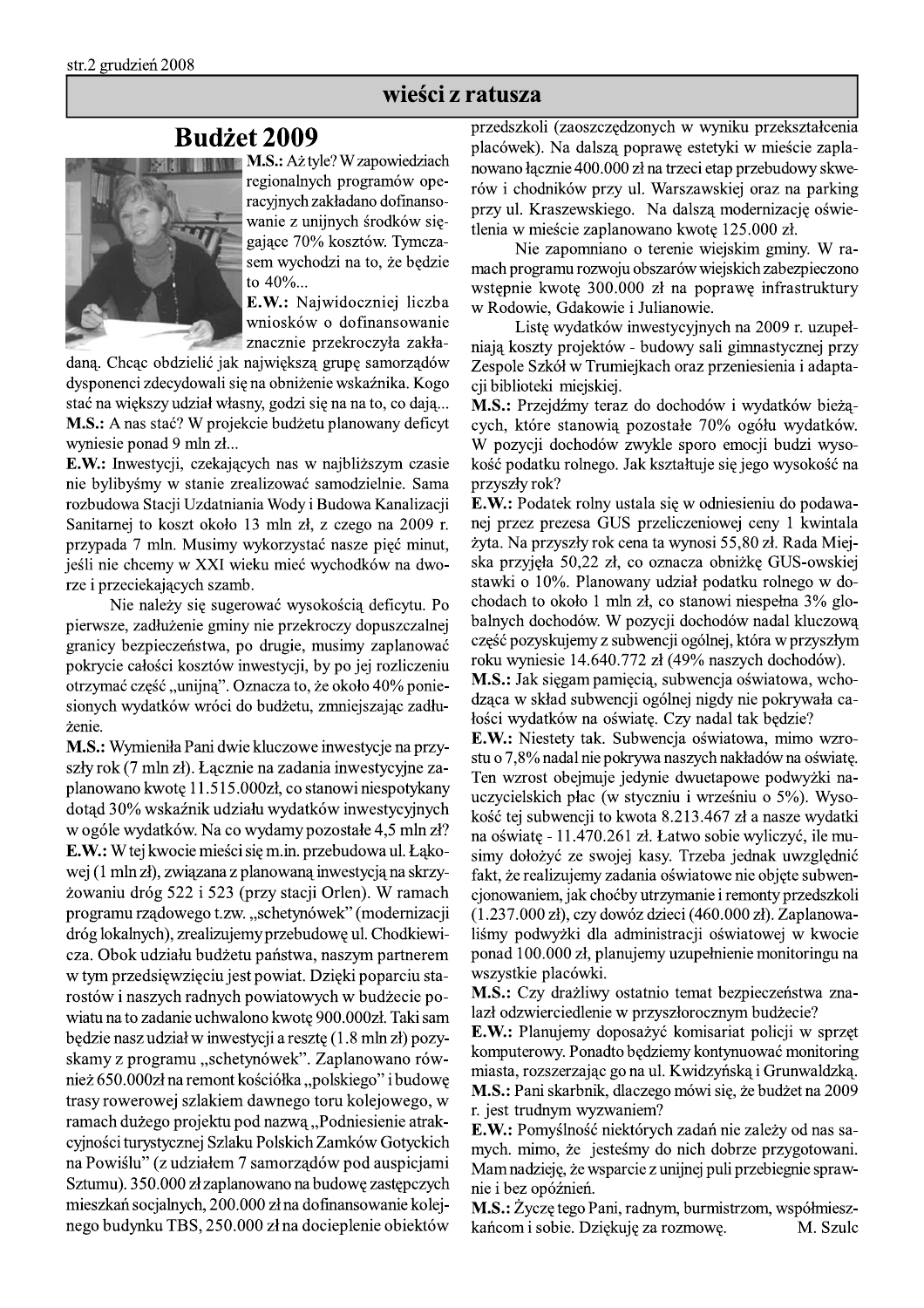### wieści z ratusza...

# Spotkanie z Marszałkiem

10 grudnia br. z wizytą w Prabutach przebywał Marszałek Województwa Pomorskiego Jan Kozłowski. Marszałek spotkał się w sali konferencyjnej prabuckiego urzędu z radnymi, członkami ugrupowania Porozumienie Samorządowe oraz mieszkańcami Prabut. Tematyka spotkania dotyczyła budżetu województwa pomorskiego na rok 2009, sytuacji PKP Przewozy Regionalne po reorganizacji od 1 stycznia 2009 r., sytuacji w ochronie zdrowia oraz projektów, które gmina Prabuty zamierza realizować z samorządem województwa pomorskiego w dziedzinie sportowej, edukacyjnej i drogowej.

Zapytany o funkcjonowanie kolei regionalnej i wpływ samorządu województwa na ilość połączeń Marszałek stwierdził, że w pierwszym okresie po przejęciu tego zadania dokonana zostanie analiza potrzeb regionu ze szczególnym uwzględnieniem możliwości lokalnej SKM-ki (pamietamy, że w pewnym okresie tabor SKM kursował do Iławy).

Marszałek podkreślił, że gmina Prabuty aktywnie uczestniczy w procesie pozyskiwania środków unijnych i zgłosiła projekty związane z budową stacji uzdatniania wody, kanalizacji, budowy sali gimnastycznej w Trumiejkach w ramach Regionalnego Programu Operacyjnego oraz projekty związane z terenami wiejskimi w ramach Programu Rozwoju Obszarów Wiejskich.



# Uwaga, nasi przedsiębiorcy !

Informujemy, iż w 2009 roku gmina Prabuty będzie realizowała projekt współpracy transgranicznej pomiedzy przedsiębiorcami z naszej gminy oraz przedsiębiorcami z Obwodu Kaliningradzkiego.

Idea projektu jest nawiązanie współpracy biznesowej pomiędzy firmami z Prabut oraz Mamonowa. W ramach projektu odbędą się 3 spotkania, w tym dwa spotkania w Prabutach i jedno w Mamonowie oraz przeprowadzone będzie szkolenie z tematyki międzynarodowej współpracy biznesowej. Szkolenie będzie przeprowadzone przez zewnętrzną firmę i obejmie swoją tematyką wszelkie aspekty dotyczące handlu międzynarodowego (cła, podatki, inne wymogi związane z prowadzeniem handlu międzynarodowego).

Projekt bedzie trwał od maja do sierpnia 2009 roku. W marcu planujemy zorganizowanie spotkania informacyjnego dla wszystkich przedsiębiorców zainteresowanych udziałem w projekcie.

Uwaga - udział w projekcie jest bezpłatny. Wszystkie koszty projektu będą współfinansowane ze środków Mechanizmu Finansowego EOG, Norweskiego Mechanizmu Finansowego oraz budżetu Miasta i Gminy Prabuty.

Dodatkowe informacje dostępne są w Urzędzie Miasta i Gminy Prabuty (pokój nr 17) oraz pod numerami telefonów (055) 262 41 63 i (055) 262 41 58

# Konsultacje w sprawie budżetu Pięciu na jednego...



Albo mieszkańcy mają do samorządu Prabut nieograniczone zaufanie, albo okres przedświąteczny nie sprzyja "nasiadówkom" przepojonym szeregiem cyfr, nie zawsze zrozumiałych. W każdym razie na konsultacje w sprawie budżetu w sali MGOK przybył 1 (słownie: jeden) mieszkaniec i został oswojony z materiałem przez konsultantów w liczbie czterech (i piąty malutki). Było miło i przyjaźnie, obywatel D. przy tym wykazał stosowne zaiteresowanie i zaskakującą wiedzę. **MS**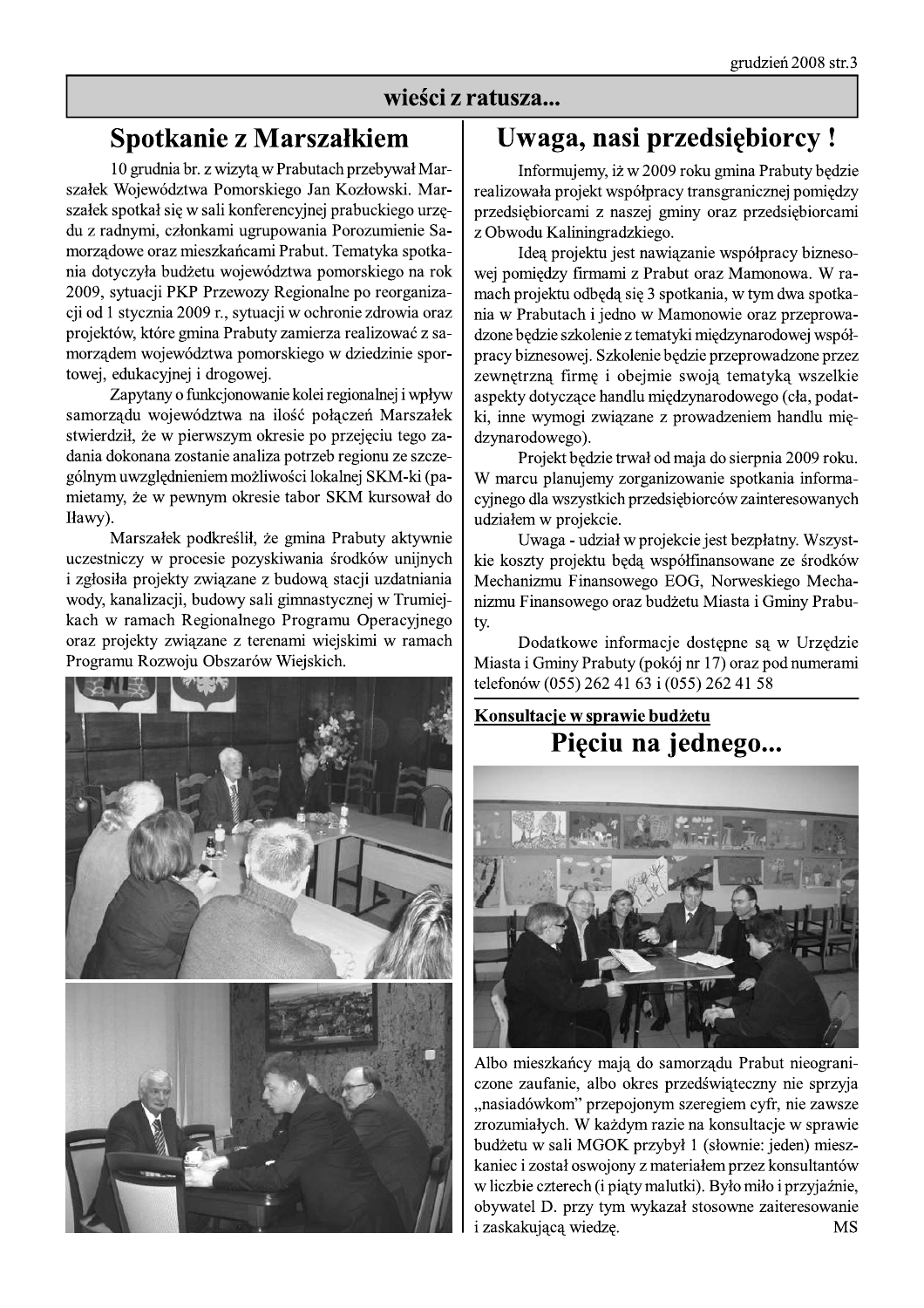# wieści z ratusza...

# Auto już jest

Sfinalizowano zakup auta do przewozu osób niepełnosprawnych, co zapowiadaliśmy w listopadowym numerze. 27 listopada br. firma "Alcar" z Olsztyna dostarczyła długo oczekiwany samochód. Kluczyki do auta zostały przekazane kierownikowi Miejsko-Gminnego Ośrodka Pomocy Społecznej w Prabutach pani Wandzie Angielskiej-Koniszewskiej.

Auto będzie wykorzystywane między innymi do dowozu do szkół dzieci niepełnosprawnych oraz dowozu osób z gminy Prabuty na terapie zajęciową do Górek pod Kwidzynem prowadzoną przez fundację Misericordia.



# **Razem weselej**

Pod takim hasłem po raz kolejny Prabuckie Stowarzyszenie na Rzecz Osób Niepełnosprawnych zorganizowało spotkanie integracyjne. Odbyło się ono w dniu 30 listopada w Szkole Podstawowej nr 2 w Prabutach.

Wspólne malowanie, wycinanie, lepienie z masy solnej oraz gry i zabawy ruchowe dały mnóstwo radości najmłodszym uczestnikom, a dorosłym wiele satysfakcji. Szczęście dzieci zostało dopełnione drobnymi upominkami. Nagrodą dla dorosłych były uśmiechnięte buzie uczestników spotkania.



To wszystko udało się zorganizować dzięki środkom finansowym pozyskanym z Urzędu Miasta i Gminy Prabuty, Polsko – Amerykańskiej Fundacji Wolności reprezentowanej przez Akademię Rozwoju Filantropii w Polsce i Lokalną Fundację Filantropijną PROJEKT w Kwidzynie oraz pracę wolontariuszy.

# Sprzęt dla Centrum w Rodowie

Informujemy, że w ramach dotacji przyznanej przez Wojewódzki Fundusz Ochrony Środowiska i Gospodarki Wodnej w Gdańsku doposażono Centrum Artystyczno -Ekologiczne w Rodowie w nowe wyposażenie edukacyjne.

Zakupione przedmioty to: teleskop do obserwacji nieba, zestaw 40 szt. wydawnictw do prowadzenia zajęć terenowych, zestaw kolumn głośnikowych do prezentacji multimedialnych, 15 szt. sztalug wraz z rysownicami oraz zestaw toreb naramiennych przydatnych podczas prowadzenia zajęć na terenie ścieżki przyrodniczej w Rodowie.

Przyznana dotacja (3 000 PLN) wraz z wkładem własnym gminy Prabuty jest efektem stałej współpracy samorządu Prabut z WFOS w Gdańsku, która trwa od 2005 roku. Umożliwia to sukcesywne podnoszenie atrakcyjności i wzbogacanie oferty edukacyjnej CAE w Rodowie.



Miasto - dwójce



Trwa cykl modernizacji SP2. Po dociepleniu i nowej elewacji przyszedł czas na otoczenie szkoły. Plac apelowy szkoły zostanie odwodniony i otrzyma nowa nawierzchnię. Wykony zostanie też podjazd dla osób niepełnosprawnych. Koszt inwestycji to 150.000zł.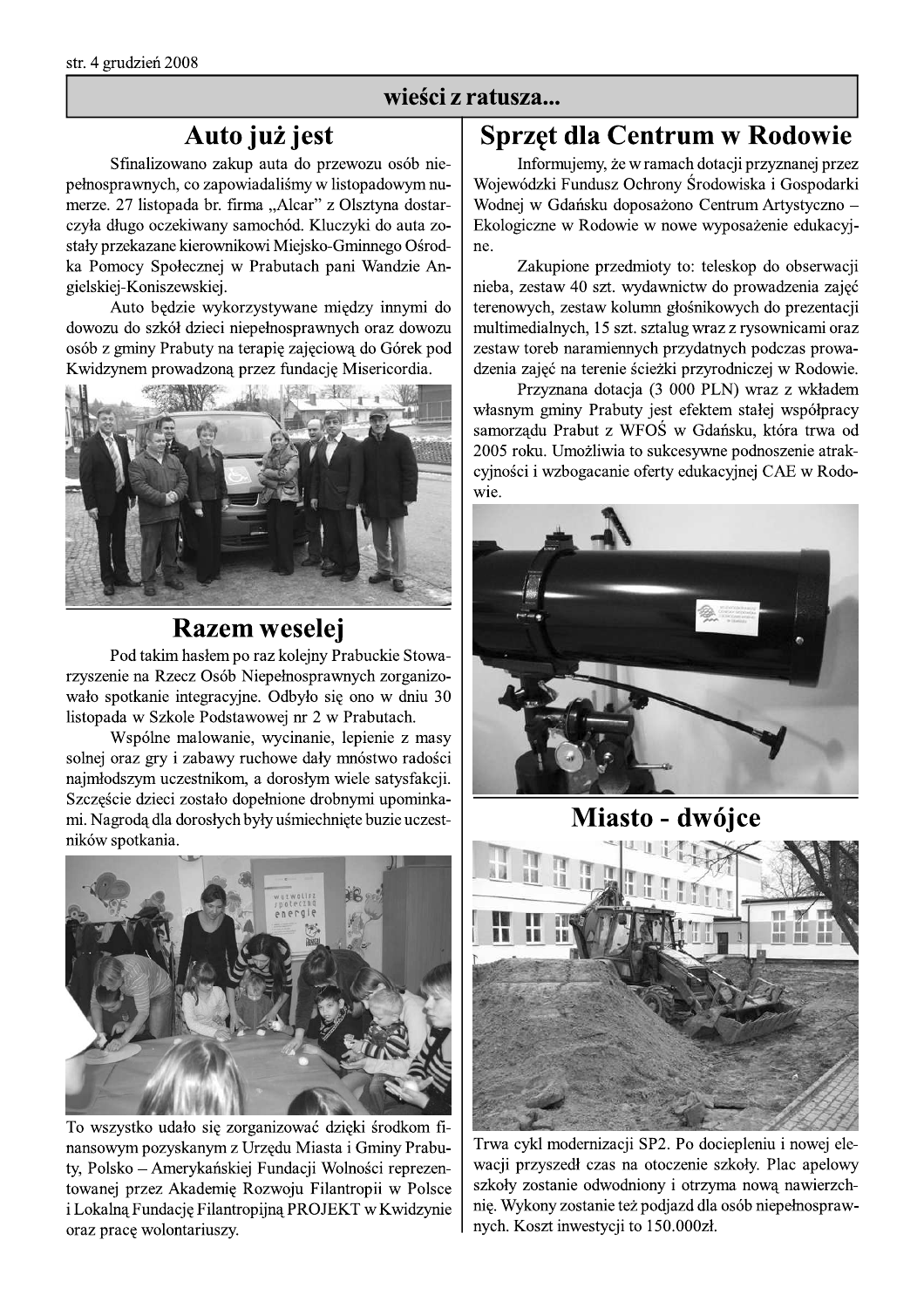# z naszej historii... A. T. Klejnowski

# **Rzemieślniczy Sztandar**

Dwa lata po zakończeniu II wojny światowej, życie w Prabutach zaczęło nabierać właściwych wymiarów. Wprawdzie Polska znalazła się pod rządami totalitarnymi, jednak ludzie w ogromnej większości pozostali wierni ideałom I i II Rzeczypospolitej. A "matki, żony w mrocznych izbach, wyszywały na sztandarach hasło: Honor i Ojczyzna..." jak napisał w 1981 roku Jan Pietrzak w wierszu pt. "Żeby Polska była Polską".

Rzemieślnicy naszego miasta ufundowali w 1947 roku swój sztandar cechowy. Jego prawa strona przedstawiała godło Polski Ludowej – Orła Białego bez korony - wokół którego, na czerwonym tle, umieszczono napis: "CECH ZBIOROWY RZEMIEŚLNIKÓW W PRA-BUTACH, 1947". Natomiast na lewej stronie sztandaru, będącej w kolorze zielonym, umieszczono pośrodku wizerunek Matki Boskiej Częstochowskiej z napisem: "POD TWOJĄ OBRONĘ UCIEKAMY SIĘ".

Na tej samej stronie znajduje się sześć wyszytych kolorowymi nićmi symboli zawodów: kowalskiego, stolarskiego, szewskiego, krawieckiego, fryzjerskiego i drwalskiego.



Szerokość sztandaru wynosi 94 cm, a długość 115 cm. Uchwyt-drzewiec wynosi wraz z herbem i znakiem rzemieślniczym 145 cm. Sam herb z kołem rzemieślniczym ma 27 cm. N drzewcu znajduje się 87 nabitych gwoździ honorowych o dł. 3 cm i szer. 2,6 cm, wbitych czwórkami obok siebie. Jest 21 pełnych czwórek plus trzy gwoździe tej samej wielkości. Oprócz nich znajduje się sześć gwoździ honorowych o dł. 5,8 cm i szer.3,8 cm oraz jeden gwóźdź honorowy o dł. 5,5 cm i szer. 3,5 cm.

Na 87 honorowych gwoździach, umieszczonych na drzewcu sztandaru prabuckich rzemieślników są następujące adnotacje, począwszy od góry aż do dołu, w kolejności (podaję pełne hasła): 1.Ks. prob. Cz. Klimuszko; 2. Starosta Powiatu W. Czerwiński Prabuty; 3. Ks. Prefekt Zdz. Piechowiak; 4. Dr. S. Kubica Dyr. nauk. Inst. Rzem. Olsztyn; 5. Dyr. Sanatorium Dr. J. Lewitt; 6. Dr Wł. Sygnarski Lekarz Powiatowy; 7. Dyr. Państw. Gimn. Koedukac. H. Nissner; 8. Szewczyk Wizytator Szkół Zaw. Olsztyn. 1947; 9. Zarząd Miejski m. Prabuty; 10. Sobieszczak Ref. Wydz. Przemysłow. Pow. Suszańskiego; 11. A. Biemowski Zaw. Stacji Prabuty; 12.Kom. Pow. MO Iława pr. Kożożewski; 13. Kom. MO W. Jurewicz Prabuty; 14. Powiat. Komitet. P.P.S. na pow Susz; 15. Inż. S. Manowski Prabuty; 16. Pow. Zw. Samopomocy Chłopskiej pow. Suszańskiego; 17. Zrzeszenie Kupców Prabuty 1947; 18. R. Chrz. Ign. Walentowicz J. Budzeniowa; 19. R. Chrz. Kloniowski Nievnerowa (?) 1947; 20. Chrzestni St. Sendrowicz H. Sygnarska; 21. R. Chrz. M. Gruszka Sendrowiczowa; 22. Kierownik Szkoły Powsz. F. Pokojski Prabuty; 23. Powiat. Komitet P.P.R. na pow. Susz; 24. Kier. P.U.B.P. Iława; 25. Kier. Cukrowni M. Gardzielewski Prabuty; 26. Chrzestni S. Skowroński H. Garstkowa; 27.R. Chrz. Z. Kozieziemski J. Landowska; 28. R. Chrz. J. Biegański, Jędrzejczakowa; 29. R. Chrz. Eug. Krysik, Błagowieszczeńska; 30. R. Chrz. Jędrzejewski Jarzębkowska; 31. R. Chrz. Krasiński. Razpopinowa Cz.; 32. R. Chrz. M. Krysikowa Adamkiewicz Wal.; 33. R. Chrz. J. Rałkowski H. Wisocka; 34. R. Chrz. Wielgoszyński J. Skibowa; 35. R. Chrz. J. Klimczuk Ejankowska P.; 36. R. Chrz. Szajner Kleniewska; 37. R. Chrz. Skiba H. Pokojsja; 38. R. Chrz. A. Piepiora Habrytowa; 39. R. Chrz. K. Baniecki Kołodziejczak; 40. R. Chrz. J. Brzezińska H. Litewkowa; 41. R. Chrz. S. Szymański Kozieziemska B.; 42. R. Chrz. Kostończyk Brzozowska K.; 43. R. Chrz. J. Koziński Lenkiewiczowa; 44. R. Chrz. J. Litewka Z.Kopowska 1947; 45. R. Chrz. F. Żochowski A. Stępniowa; 46. R. Chrz. Zambrzycki Glonkowa 1947; 47. R. Chrz. Osipów Kaczmarkowa 1947; 48. R. Chrz. Włoskowski Gańczukowa; 49. R. Chrz. J. Samson Badziński; 50. R. Chrz.J. Wysocki Z. Biegańska; 51. R. Chrz. St. Kaczmarek Łopuszańska 1947; 52. R. Chrz. Cz. Zelmański J. Wiśniewska; 53. Marzec Szczepańska; 54. R. Chrz. B. Czarnecki Chrobotowa Wal.; 55. Chór Kościelny "Echo" Prabuty; 56. Koło Inw. Wojennych Pow. Suszańskiego; 57. Cech. Piekarzy i Cukierników Grudziadz; 58. Cech Stolarzy i pokr. Zawod. Olsztyn; 59. Cech Fryzjerów i Perukarzy w Olsztynie; 60. Cech Szewców i Rzemiosł Pokr. W Olsztynie; 61. Woj. Cech Fotografów i Introligator; 62. Korporacja Mistrzów Kominiarskich na Woj. Mazur w Olsztynie; 63. Cech piekarzy i Cukierników w Olsztynie; 64. Cech Krawców i pokr. Zawodów w Olsztynie; 65. Cech Zbiorowy Rzemieśl Ostróda; 66. Cech Zbiorowy Rzemieśl w Iławie; 67. Cech Zbiorowy Rzemieśl w Biskupcu pow. Susz; 68. Cech Zbiorowy Rzemieśl w Suszu; 69. Cech Zbiorowy Rzemieśl w Węgorzewie; 70. Cech Rzeźn. – Wędlin w Gdańsku; 71. Cech Zbiorowy Rzemieśl w Ornecie; 72. Cech Rzemieśl w Warłemborku Barczewo; 73. Cech Zbiorowy w Jezioranach; 74. Tow. Samodz. Rzem. Lidzbark; 75. Cech Kowalski Brodnica; 76. Pow. Cech Rzemieśl Sztum; 77. Cech Rzemieśl w Szczytnie; 78. Cech Zbiorowy w Gi-(dokończenie na str. 10) życku;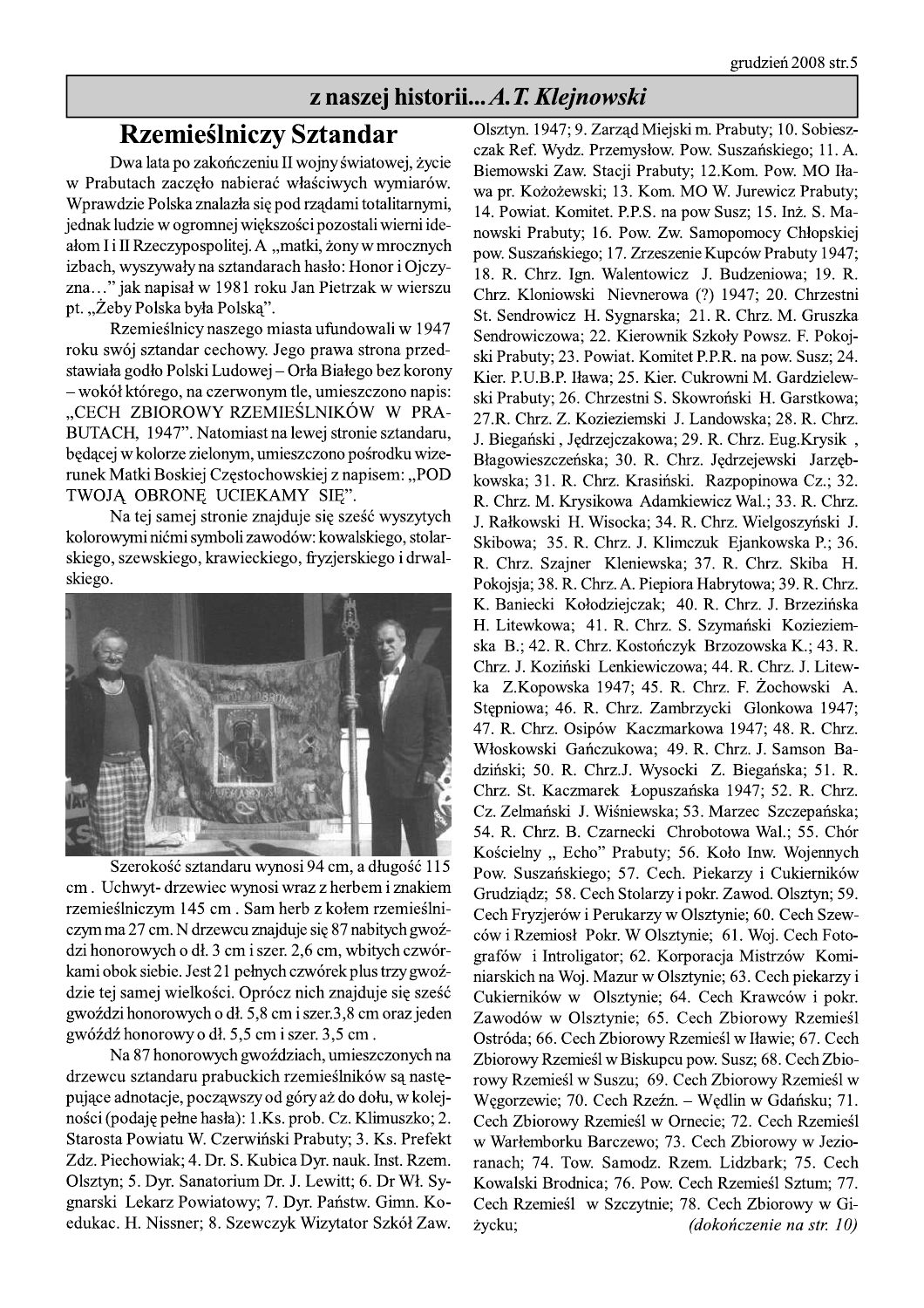# Szlachetne zdrowie...

### Niepubliczny Zakład Opieki Zdrowotnej "MEDI-**CUS**" w Prabutach ul. Łakowa 33 82-550 Prabuty

### **PORADNIK PACJENTA**



Przychodnia NZOZ "MEDI-CUS" w Prabutach jest czynna w dni powszednie w godzinach od 7:30-18:00

Informacje ogólne Zachorowania nagłe po godzinie 18:00 oraz w dni wolne od *pracy* - należy zgłaszać się do Ambulatorium w Szpitalu w Kwidzynie ul. Hallera 30.

Urazy - można zgłaszać się do

Ambulatorium Chirurgicznego w Szpitalu w Kwidzynie czynnego całą dobę, z książeczką RUM, bez skierowania.

Stany zagrożenia życia, wypadki - zgłoszenia pod telefonem: 999 (Pogotowie Ratunkowe)

Do lekarza specjalisty - wymagane są skierowania od lekarza rodzinnego z wyjątkiem: okulisty, dermatologa, psychiatry.

Pobieranie materiałów do badań laboratoryjnych - odbywa się w gabinecie zabiegowym w poniedziałek, wtorek, czwartek i piątek w godzinach od 7:30-9:30

Recepty na leki stałe - istnieje możliwość wypisania recept na leki stałe po uprzednim zostawieniu książeczki RUM w rejestracji, odbiór w dniu następnym.

### Rejestracja

Na dany dzień osobiście od godziny 7:30 lub telefonicznie (od godziny 8:30). W piątki można się rejestrować na określony dzień następnego tygodnia.

Poradnia dla dorosłych tel. 0-55-2783020, 0-55-2782706 Poradnia dla dzieci tel. 0-55-2783535

Idąc do lekarza należy zabrać ze sobą książeczkę RUM z aktualnym wpisem wyboru lekarza, pielęgniarki środowiskowo/rodzinnej lub dowód opłaty składki zdrowotnej.

### Poradnie specjalistyczne

działające w NZOZ "MEDICUS" w Prabutach

- 1. Poradnia Alergologiczna
- 2. Poradnia Reumatologiczna
- 3. Poradnia Ginekologiczna
- 4. Poradnia Okulistyczna

5. Poradnia Rehabilitacji Ambulatoryjnej i Gabinet fizjoterapeutyczny

Informacje szczegółowe i zapisy do poradni w Rejestracji Ogólnej.

Bardzo prosimy o aktualizację zapisu do pielęgniarki środowiskowo-rodzinnej - w pokoju pielęgniarek środowiskowych w godz. 10:00-12:00 lub rejestracji ogólnej.

(wg informacji NZOZ "Medicus")

# **Pomidor to zdrowie**

Jaki pomidor jest, każdy wie. Zwłaszcza ci, uprawiający je, tak jak niżej podpisany. Roślina z rodziny psiankowatych, kapryśna na pogodę i podatna na wszechobecną dziś zarazę ziemniaczaną. Mało kto odważy się na uprawę pomidora pod gołym niebem. Proszę mi jednak wierzyć, że pomidor gruntowy ma nieporównywalny smak do jakichkolwiek pięknych okazów spod folii. Zawarte w nich witaminy, makro- i mikroelementy mają zbawienny wpływ na zdrowie, wygląd, a nawet na libido. A oto cała gama zbawiennych dla organizmu składników, zawartych w pomidorach: sód, potas, magnez, wapń, mangan, żelazo, kobalt, miedź, cynk, fosfor, fluor, chlor, jod, karoten, witaminy: A, K, B1, B2, B6, C; kwasy: nikotynowy, pantotenowy, foliowy, szczawiowy; biotynę. Ponadto: nienasycone kwasy tłuszczowe (NNKT) i pektyny (miękki błonnik), obniżające zawartoć cholesterolu we krwi, co ma znaczenie w zapobieganiu miażdżycy.

Zjedzona dwa, trzy razy dziennie pomidorowa przekąska, dostarczy organizmowi sporą dawkę witaminy C (trzy pomidory to odpowiednik soku z całej cytryny), ułatwi przyswajanie żelaza, a także wzmocni organizm.

Pomidory można jeść do woli, nawet gdy dbasz o linię. Zawierają dużo wody, błonnik, niewiele cukrów i kalorii. Średniej wielkości pomidor dostarcza organizmowi około 15 kcal. Substancje zawarte w tych warzywach przyspieszają spalanie tłuszczu, oczyszczają organizm z toksyn, a także odmładzają i ujędrniają skórę. Gdy jesz dużo pomidorów, jej kolor staje się zdrowszy. Nie dość na tym, warzywa te chronią przed złymi skutkami promieniowania ultrafioletowego.

Oprócz świeżych pomidorów, warto też jeść zupy i sosy. Dania takie zawierają spore ilości potasu, który reguluje ciśnienie krwi, witaminy E, opóźniającej starzenie się i beta-karotenu, mającego działanie antyoksydacyjne, korzystnie wpływającego na funkcjonowanie wzroku i systemu immunologicznego.

Z kolei pijąc sok pomidorowy, dostarczymy organizmowi witaminy z grupy B (mają one korzystny wpływ na układ nerwowy), magnez i brom (działają uspokajająco). Nie zapomnij o keczupie. I w nim zawarte sa cenne składniki. Przetworzone pomidory są jednym z bogatszych źródeł przeciwrakowego likopenu (występuje zwłaszcza w suszonych pomidorach). Likopen jest naturalnym pigmentem z grupy karotenoidów. Działa antynowotworowo, zwłaszcza zapobiega rakowi prostaty i gardła. Jest najlepiej przyswajany przez organizm właśnie w zupach, sosach i przetworach, gdyż dobrze rozpuszcza się w tłuszczach.

Pomidory należy jeść w całości, gdyż skórka i pestki działają oczyszczająco na jelita. Zatem teza o przyklejających się do ścianek żołądka skórkach pomidora jest mitem. Jako zdeklarowany hodowca i smakosz pomidorów szczerze namawiam: jedzcie je na zdrowie!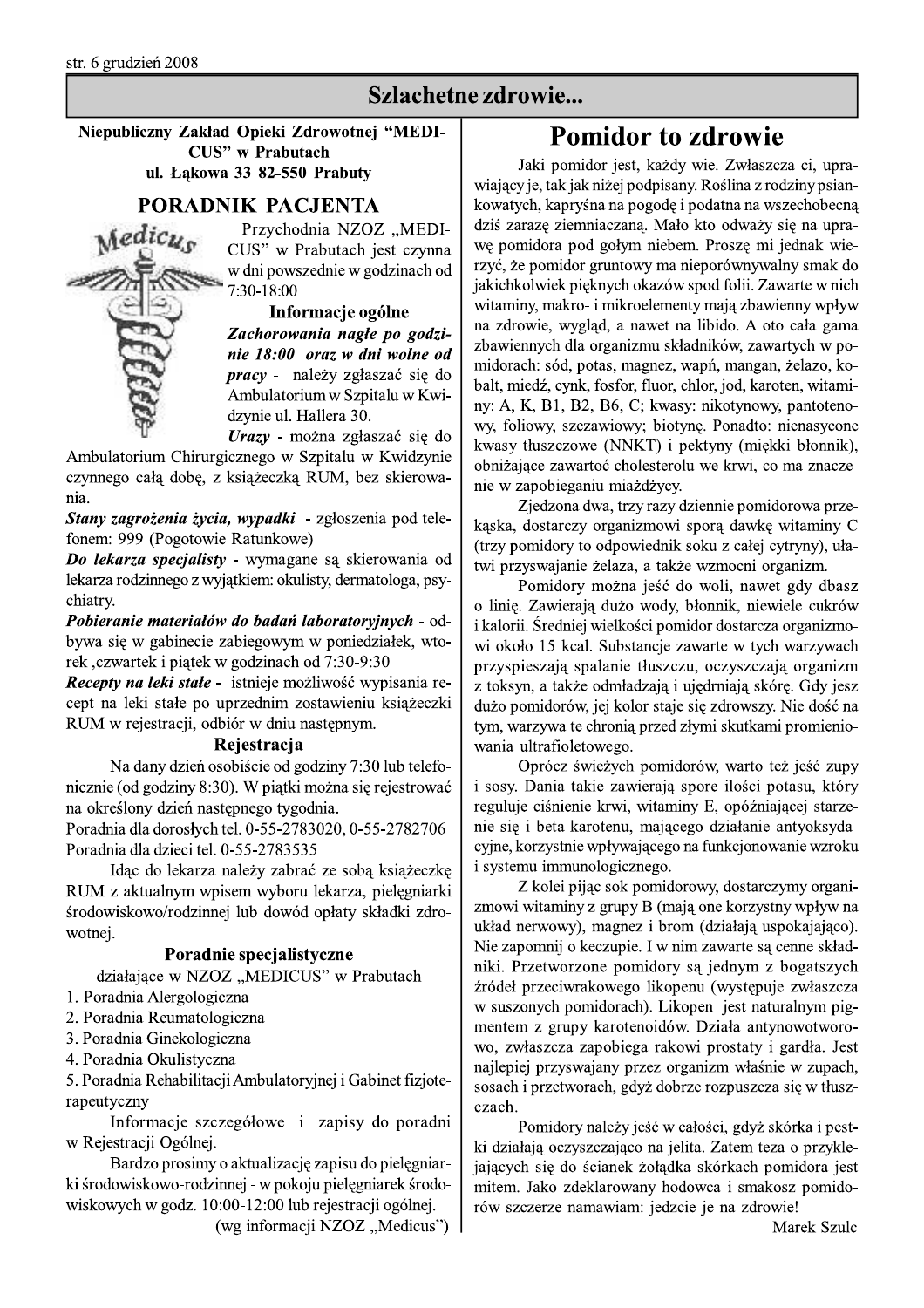### wieści z ratusza...

# Choinko, piękna jak las...

Święta Bożego Narodzenia tuż, tuż. Wśród wielu sprawunków, które należy załatwić w tym gorącym okresie jest zakup choinki. Najlepiej żywej, gdyż tylko prawdziwe drzewko przyniesie do naszego domu prawdziwy zapach lasu.

Od lat sztuczne choinki reklamowane są jako "ekologiczne", gdyż pozwalają jakoby zastąpić wycinkę drzewek w lesie. Tymczasem rzeczywistość jest zupełnie inna; do wytworzenia plastikowego drzewka używa się substancji chemicznych, które same w sobie stanowią zagrożenia dla środowiska a proces produkcji daje nieprzyjazne wyziewy zakładów przemysłowych. Sama choinka plastikowa jest "bezduszna" i wprowadza do domu "chemiczną" atmosfere, zaś po kilku latach użytkowania trafia na śmietnik, po czym rozkłada się przez całe dziesięciolecia, (nawet twierdzi się, że 400 lat!) ponownie "zasilając" nasze otoczenie w szkodliwe substancje.

Tymczasem żywa choinka wnosi do naszego domu prawdziwy zapach lasu i dobrą aurę. Nawet jeśli po kilku tygodniach opadnie zupełnie z igieł, pozostaje wciąż elementem przyjaznym człowiekowi.

Poza tym drzewka podczas kilkuletniego wzrostu na plantacji wiążą w swoim organizmie znaczne ilości dwutlenku węgla a korzenie pozostałe po wycięciu choinki pozostają w glebie, powodując jej wzbogacenie w próchnice. Samo drzewko w krótkim po wyrzuceniu z domu czasie ulega naturalnemu rozkładowi.

Kupując legalnie naturalną choinkę nie musimy się obawiać, że w jakikolwiek sposób szkodzimy lasom - przekonują leśnicy. Twierdzą, że sprzedawane naturalne choinki i tak musiałyby zostać wycięte, w ramach pielęgnacji drzewostanu. Ponadto plantacje choinkowe są często zakładane pod liniami energetycznymi, gdzie normalny wysoki las i tak nie może rosnąć.

Ludzie często decydują się na zakup choinek w donicach, gdyż wiosna można je wysadzić w swoim ogródku. Należy jednak pamiętać, żeby po Święcie Trzech Króli koniecznie choinkę przenieść do chłodnego pomieszczenia. Jeżeli nie dysponujemy piwnicą, choinkę można wystawić na balkon, z zachowaniem zasady, aby chronić ją przed szokiem termicznym - gwałtowną zmianą temperatur z pokojowej na mroźną. Trzeba również pamiętać o "ociepleniu doniczki" tak, aby nie przemrozić systemu korzeniowego drzewka. Przechowaną w ten sposób choinkę należy wczesną wiosną wysadzić w ogródku lub lesie, pamiętając, aby nie zawinąć systemu korzeniowego. Po posadzeniu obficie podlać wodą, drzewko zaś przywiązać do silnego palika, aby w pierwszym roku uchronić je przed wiatrami, które poruszając nim, obrywają nowo rozwijające się korzenie włośnikowe.

Żywa choinka ma tyle samo zalet, co sztuczna wad, zatem Wesołych Świąt, wypełnionych zapachem lasu! Marek Szulc

# Podaruj innym radość Świąt

Taki cel przyświecał organizatorom, prabuckim Stowarzyszeniom na Rzecz Ubogich i na Rzecz Osób Niepełnosprawnych podczas akcji zbierania artykułów spożywczych w placówkach handlowych.



W dwie przedświąteczne soboty wolontariuszy obu stowarzyszeń wspomagała grupa wokalna "Elfy" z MGOK, śpiewając kolędy pod "Polo-marketem" i "Biedronką"

# Andrzejki u seniorów



Przy wsparciu kwidzyńskiego Centrum Pomocy Rodzinie i PEFRON-u emeryci, renciści i inwalidzi w naszego koła bawili się na "andrzejkach" w sali MGOK.

### Przepis na cały rok

Wziąć dwanaście miesięcy, obmyć je dobrze do czysta z goryczy, chciwości, pedanterii i lęku i podzielić każdy miesiąc na 30 lub 31 części tak, żeby zapasu starczyło akurat na rok. Każdy dzionek przyrządza się oddzielnie, biorąc po jednej części pracy i dwie części wesołości i humoru. Dodać do tego trzy kopiaste łyżki optymizmu, łyżeczkę tolerancji, ziarnko ironii i szczyptę taktu. Nastepnie cała ta mase polewa się obficie miłościa. Gotowe danie ozdobić bukiecikami małych uprzejmości i podawać je codziennie z pogodą ducha i porządną filiżanką ożywczej herbaty...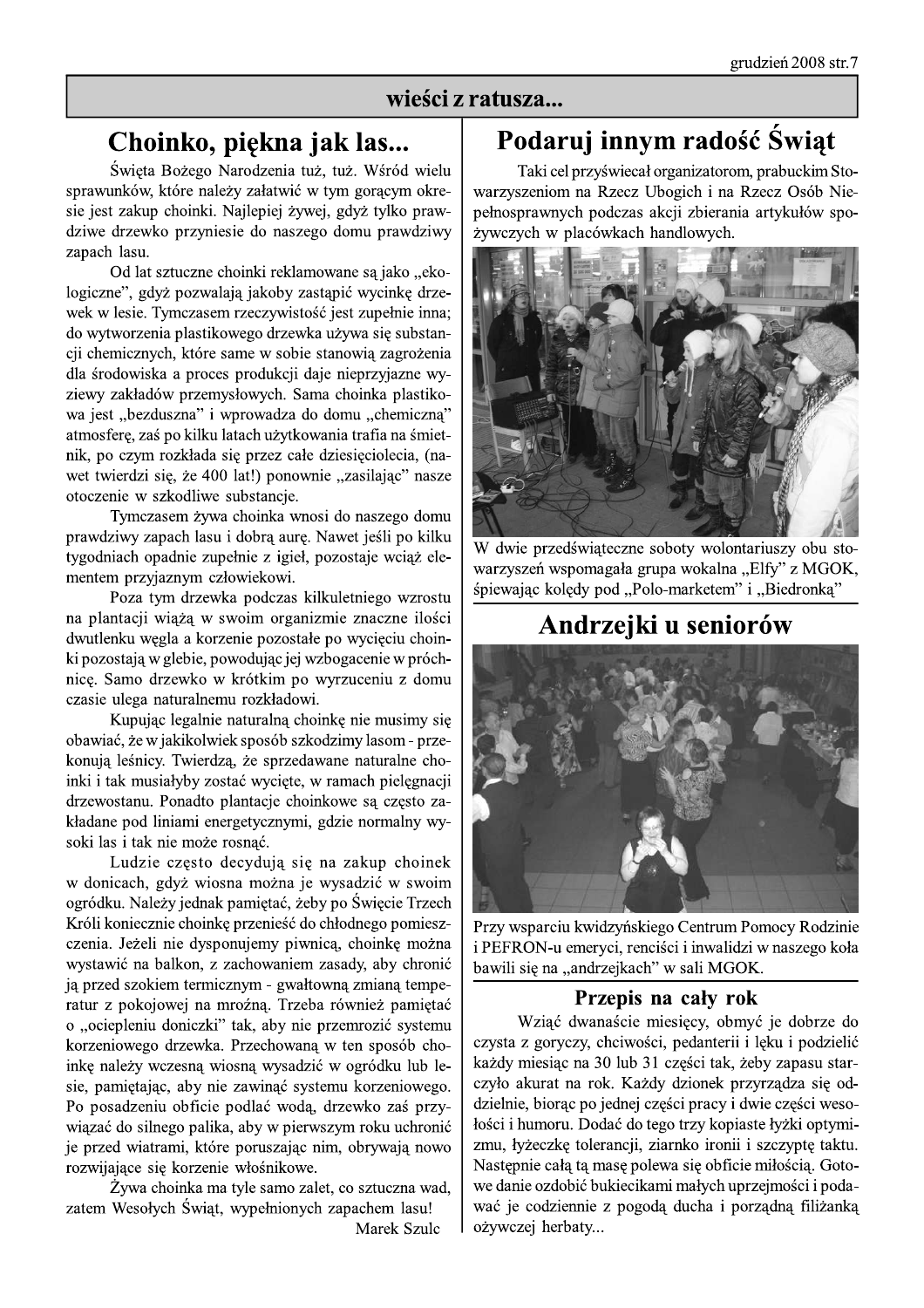# Iwoje dzie<br>Policja radzi - uwaga narkotyki! <sub>czyl</sub>



zrobi...". Powinieneś jednak zdawać sobie sprawę, że wiele zależy od Ciebie. To właśnie Ty możesz mieć ogromny wpływ na to, czy Twoje dziecko sięgnie po środki odurzajace.

# Co powinienes wiedziec?

Często dzieci wiedzą na temat narkotyków dużo więcej od nas, rodziców. Przeważnie jednak ich informacje wynikają z mitów krażących wśród młodzieży i nie są prawdziwe. Jeśli chcesz być dla dziecka autorytetem i partnerem podczas rozmów na ten temat, powinieneś:

· wykazać się rzetelna wiedzą na temat środków odurzających, aby umieć obalić fałszywe przekonania, jakie Twoje dziecko posiada na temat narkotyków.

· nauczyć się rozpoznawać sygnały ostrzegawcze, wskazujące na zażywanie środków odurzających.

Podstawowe informacje dotyczące tego, jak zapobiegać uzależnieniom, jak rozpoznać, że dziecko sięgnęło po narkotyki i co zrobić w takiej sytuacji, znajdziesz w tym artykule. Swoją wiedzą posłuży Ci także specjalista w Ośrodku Interwencji Kryzysowej, szkolny psycholog lub pedagog, a sporo książek z tego zakresu oferują księgarnie i biblioteki.

### Co możesz zrobić, aby zapobiegać?

Dbaj o dobry kontakt z dzieckiem. Powinieneś jak najczęściej:

· okazywać dziecku ciepło i czułość;

· rozmawiać, nie unikać trudnych tematów;

· słuchać uważnie i nie lekceważyć jego problemów, służyć rada;

· nie oceniać i nie porównywać z innymi;

· nie wyśmiewać, nie krytykować, nie stawiać zbyt wysokich wymagań;

doceniać starania i chwalić postępy;

· pomagać uwierzyć w siebie, uczyć podstawowych wartości;

· poznawać przyjaciół swojego dziecka;

· zawsze wiedzieć gdzie, z kim jest i co robi Twoje dziec-<br>ko:

· wyrażać zdecydowanie negatywną postawę wobec narkotyków.

### Sygnały ostrzegawcze,

czyli na co należy zwrócić uwagę. Pierwsze próby z narkotykami dziecko zwykle starannie ukrywa przed dorosłymi. Wszelkie niepokojące zmiany będzie Ci na pewno łatwiej zauważyć, jeśli masz z dzieckiem dobry kontakt, wiele ze sobą rozmawiacie i dużo czasu spędzacie razem. Pamiętaj jednak, że niektóre zachowania i postawy mogą mieć inne przyczyny, takie jak kłopoty szkolne lub rodzinne, zranione uczucia, niepowodzenia w kontaktach z rówieśnikami i wiele innych, które należy traktować równe poważnie i starać się pomóc dziecku je rozwiązać.

Zmiany w zachowaniu, na które powinieneś zwrócić uwa-ge:

· nagłe zmiany nastroju i aktywności, okresy wzmożonego ożywienia przeplatane ze zmęczeniem i ospałością;

· nadmierny apetyt lub brak apetytu;

· spadek zainteresowań ulubionymi zajęciami;

· pogorszenie się ocen, wagary, konflikty z nauczycielami;

izolowanie się od innych domowników, zamykanie się w pokoju, niechęć do rozmów;

 $\cdot$  częste wietrzenie pokoju, używanie kadzidełek i odświeżaczy powietrza;

wypowiedzi zawierające pozytywny stosunek do narkotyków;

 $\cdot$  bunt, łamanie ustalonych zasad, napady złości, agresia;

· nagła zmiana grona przyjaciół na innych;

miewytłumaczone spóźnienia, późne powroty lub też noce poza domem;

· kłamstwa, wynoszenie wartościowych przedmiotów z domu;

 $\cdot$ tajemnicze, krótkie rozmowy telefoniczne, nagłe wyjścia Zmiany w wyglądzie zewnętrznym:

spadek ciężaru ciała, częste przeziębienia, przewlekły katar, krwawienia z nosa, bóle różnych części ciała, zaburzenia pamięci oraz toku myślenia;

· przekrwione oczy, zwężone lub rozszerzone źrenice;

· bełkotliwa, niewyraźna mowa;

· słodkawa woń oddechu, włosów i ubrania, zapach chemikaliów:

· ślady po ukłuciach, ślady krwi na bieliźnie;

· brak zainteresowania swoim wyglądem i nieprzestrzeganie zasad higieny.

Im głębsza faza uzależnienia, tym objawy choroby są bardziej widoczne, wynikają z utraty kontroli nad braniem środków odurzających. Wzrasta ryzyko przedawkowania i śmierci.

Zmiany w zachowaniu i wyglądzie zewnętrznym mogą być różne, w zależności od rodzaju zażywanych narkotyków i fazy uzależnienia.

Podstawowe rodzaje środków odurzających i symptomy ich zażywania:

1. środki chemiczne - kleje, rozpuszczalniki

Zwróć uwagę na:

· zapach rozpuszczalników, plastikowe torebki z zawartością kleju, tuby kleju, pojemniki, chusteczki nasączone środkami wziewnymi.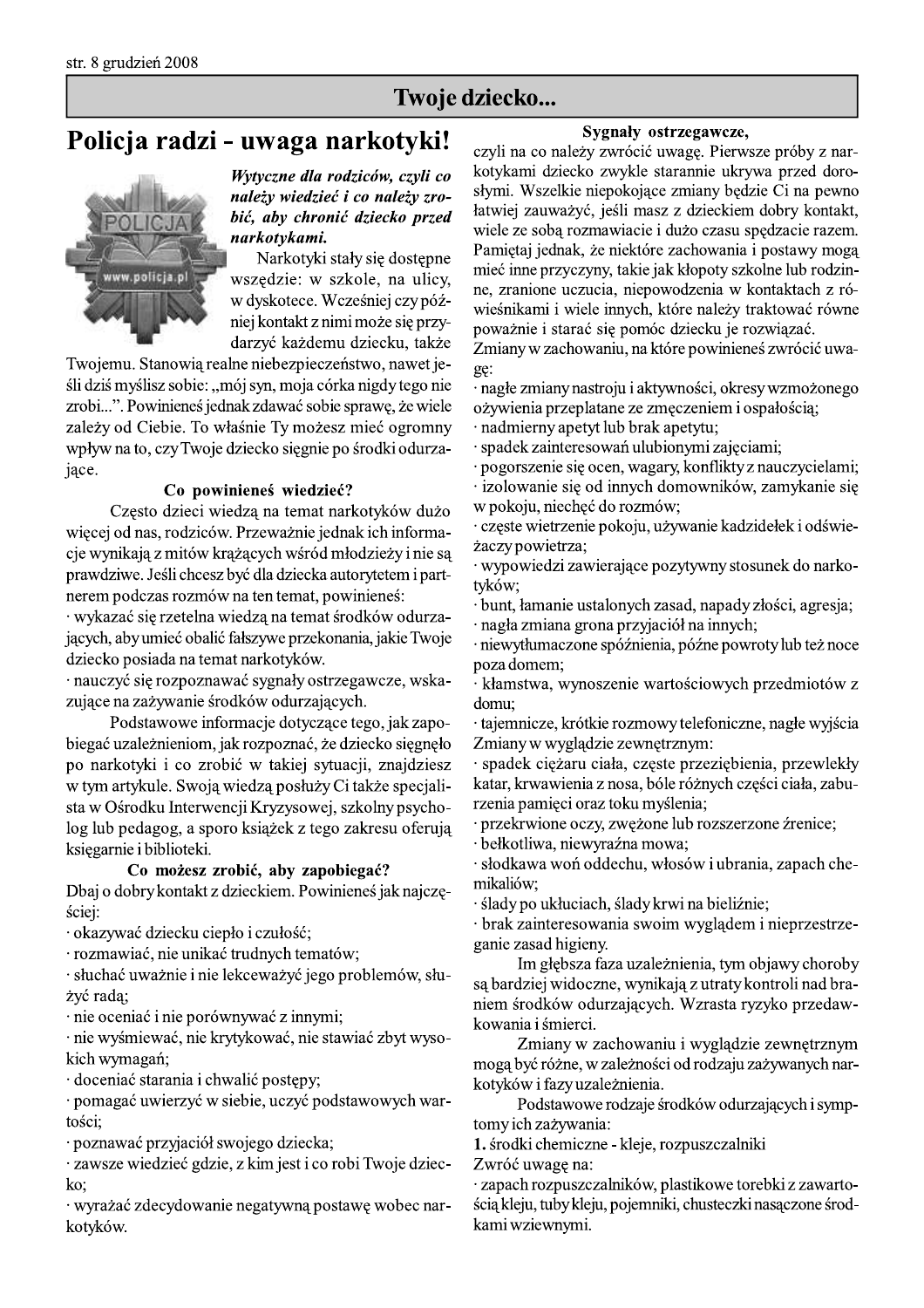### Twoje dziecko...

# Policja radzi - uwaga narkotyki!

Objawy zażywania:

· kichanie i kaszel, krwawienia z nosa, zapalenie spojówek, zamazana mowa, nudności, zawroty głowy, zaburzenia koordynacji ruchowej, utrata łaknienia, senność lub euforia, nadwrażliwość na światło

2. kanabinizmy (marihuana, haszysz)

Zwróć uwagę na:

· zielony susz, bibułę papierosową, lufki, fajki, fifki do palenia, brazowe lub czarne kulki i kostki haszyszu, płyn o wyglądzie syropu 9 olej haszyszowy) często używany do nasączania zwykłych papierosów lub skrętów z marihuany Objawy zażywania:

- słodkawa woń oddechu, włosów i ubrania, chichot, euforia, przekrwione oczy, kaszel, zwiększone łaknienie, zaburzenia koordynacji ruchowej, senność, halucynacje, urojenia, uczucie paniki.

3. amfetaminy

Zwróć uwagę na:

· biały proszek, różnokolorowe tabletki, pigułki, kapsułki, kryształki, opakowania (małe plastikowe woreczki)

Objawy zażywania:

· rozszerzone źrenice, poczucie siły i spotęgowana energia, wzmożona aktywność, bezsenność, brak apetytu, pobudzenie psychoruchowe, niepokój, euforia.

4. kokaina

Zwróć uwagę na:

· biały proszek lub bezbarwne i bezwonne kryształki, rurki do wdychania, jasnobrązowe kuleczki (crack)

Objawy zażywania:

- rozszerzone źrenice, nadpobudliwość, gadatliwość, niepokój psychoruchowy, wzmożona aktywność, niepodatność na zmęczenie, brak łaknienia,

5. LSD (psylocybina, meskalina)

Zwróć uwagę na:

· miniaturowe znaczki, bibułki, kostki cukru nasączone roztworem

Objawy zażywania:

· rozszerzone źrenice, urojenia o przykrej treści, lęk, panika, zaburzone postrzeganie rzeczywistości, potliwość, nudności.

6. PCP (fencyklidyna)

Zwróć uwagę na:

· krystaliczny proszek, pigułki lub płyn do wstrzykiwania Objawy zażywania:

· zwężone źrenice, zamazana mowa, pocenie się, nudności i wymioty, urojenia o przykrej treści, panika, przerażenie, sztywnienie mięśni, niecelowe i dziwne zachowania.

7. Opiaty (heroina, morfina)

Zwróć uwagę na:

· biały lub brązowy proszek, białe kryształki, tabletki, brunatny płyn

Objawy zażywania:

- zwężone źrenice, wilgotne oczy, opadające powieki, ślady nakłuć na ciele, osłabienie, zawroty głowy, apatia, nudności i wymioty, senność, potliwość.

Co zrobić,

gdy dziecko ma już za sobą pierwszy kontakt z narkotyka- $\text{mi}$ ?

Może się zdarzyć, że pomimo Twoich najlepszych starań, uwagi i znajomości problemu, twoje dziecko sięgnie po narkotyki.

Nie możesz wtedy:

· wpadać w panikę i przeprowadzać zasadniczych rozmów z dzieckiem, kiedy jest ono pod wpływem środka odurzajacego;

· udawać, że to nieprawda, wierzyć w przedstawione fakty i bezgranicznie ufać dziecku:

· usprawiedliwiać dziecka, szukając winy w sobie lub np. złym towarzystwie;

· wierzyć zapewnieniom dziecka, że ma kontrolę nad narkotykami i że samo poradzi sobie z tym problemem;

· nadmiernie ochraniać dziecka przed konsekwencjami używania narkotyków, np. pisać usprawiedliwień nieobecności w szkole spowodowanych złym samopoczuciem po zażyciu środków odurzających, spłacać długów dziecka;

· poddawać się.

Musisz koniecznie:

· zastanowić się, dlaczego dziecko sięga po narkotyki; czy powody nie są związane z sytuacją w waszej rodzinie, jeśli tak, pomyśl, co można zmienić;

działać! - nie liczyć na to, że problem sam się rozwiąże; szukać pomocy u specjalistów

· wspólnie ze specjalista i dzieckiem ustalić reguły postepowania i konsekwentnie ich przestrzegać;

· stosować zasadę "ograniczonego zaufania", starać się zawsze wiedzieć, gdzie jest i co robi Twoje dziecko.

### Narkotyki i prawo

Łamanie prawa przez dziecko biorące narkotyki związane bywa zwykle ze zdobywaniem pieniędzy na ich zakup. Mogą więc zdarzać się kradzieże, wynoszenie z domu wartościowych przedmiotów, handel narkotykami, a także bójki, rozboje i prostytucja.

Może zdarzyć się również, że Twoje dziecko samo nie zażywa narkotyków, a jedynie handluje nimi dla chęci zysku. Powinno Cię zaniepokoić, jeśli zauważysz, że posiada pieniądze z niewiadomego źródła, kupuje nowe, czasem drogie rzeczy, prowadzi niejasne interesy z kolegami. Powinieneś wiedzieć, że:

· posiadanie narkotyków w Polsce jest nielegalne, zagrożone grzywną i karą do 5 lat pozbawienia wolności;

· produkcja środków odurzających jest zagrożona grzywną i karą pozbawienia wolności od 6 miesięcy do 10 lat;

· za handel narkotykami grozi kara grzywny i pozbawienia wolności od roku do 10 lat, udzielanie środka odurzającego lub nakłanianie do zażycia jest zagrożone karą do 5 lat pozbawienia wolności.

### Gdzie szukać pomocy:

1. Ośrodek Interwencji Kryzysowej, Kwidzyn ul. Warszawska 14 tel. (055)-279-70-13;

2. Poradnia Profilaktyki i Terapii Uzależnień MONAR Gdańsk ul. 3-go Maja 6 tel. (058) 302-63-89;

3. NZOZ "Mrowisko", Sopot ul. Niepodległości 817a, tel.  $(058) 550 - 26 - 96$ (inf. KP Policji Kwidzyn)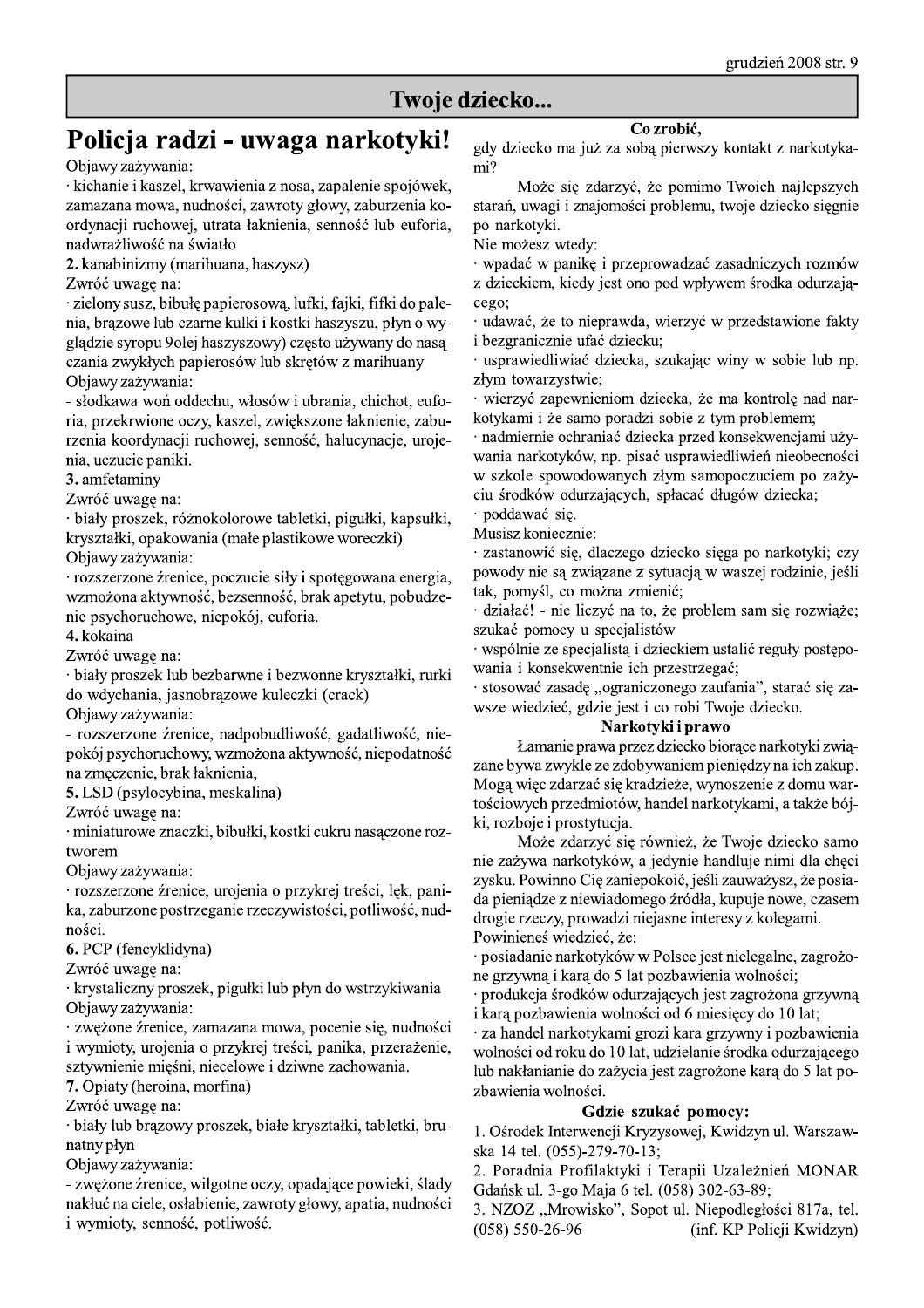# z naszej historii... A. T. Klejnowski

# **Rzemieślniczy Sztandar**

### (dokończenie ze str.5)

79. Cech Zbiorowy w Reszlu; 80. Cech Zbiorowy Rzemieśl w Braniewie; 81. Cech Piekarzy i Cukierników Brodnica; 82. Zw. Zaw. Przem. Poligraf. Grudziądz; 83. Cech Piekarzy i Cukierników Bytom; 84. Cech Ogólno Rzemieśl Barcin; 85. Cech Zbiorowy Rzemieśl Lidzbark Warm.; 86. R.Chrz. Czarnecki Chrobotowa 1947 (dublikat); 87. Cech Metalowców w Olsztynie. Od góry: - (o wymiarach 5,8/3,8): 88. Prezes Izby Rzemieśl J. Łukiewski Olsztyn; 89. Dyr. Izby Rzemieśl Mgr. K. Lisowski Olsztyn; 90. Wice. Dyr. Izby Rzemieśl E. Szpaderski 1947; 91. A. Garstke Honorowy czł. Cechu 1947; 92. H. A. Czajkowscy Mistrz Zegarmistrzowski Prabuty 12.X. 47 r.; 93. Woj. Cech Zegarmistrzów. Złotników. Jubilerów, Grawerów i Optyków; 94. Starosta Suszański E. Ligocki 1947.

Sztandar "Cech Zbiorowy Rzemieślników W Prabutach, 1947", który noszono w procesjach Bożego Ciała i podczas uroczystości państwowych, obecnie jest w posiadaniu Pana Zygmunta Welsanda, znanego i cenionego mistrza blacharskiego.

Od Pani Jadwigi Cyganowskiej, córki Ludwika Kołodziejczaka, mistrza ślusarskiego – Starszego Cechu Rzemieślniczego otrzymałem listę rzemieślników, w sumie 39 osób. Oto one:

Kołodziejczak Ludwik-mistrz ślusarski, Badziński Czesław- mistrz stolarski, Matysek Hubert- mistrz piekarski, Lewandowski Franciszek- ślusarz, Wojciechowski Aleksy-szewc, Brukało Aleksander-stolarz, Gjankowski Maksymilian- drukarz, Neuman Jan- piekarz, Ostrowski Zygmunt- stolarz, Kaźmierczak- fryzjer, Glonek Bolesławkominiarz, Gralewski Franciszek- krawiec, Jędrzejczak Bolesław – rzeźnik, Mejka Stanisław – rzeźnik, Gańczuk Włodzimierz - rzeźnik, Basała Stanisław - kowal, Lech Władysław - kowal, Sadowski- kowal, Zebrowski - kowal, Czajkowski Adam – Zegarmistrz, Kopowski Stanisław – kołodziej, Stępka Józef – malarz, Rojewski Ignacy - krawiec, Dembek Jan - piekarz, Bajon Józef - szewc, Landowski Julian - fryzjer, Welsand Alfons - blacharz, Hrzawski Józef-szewc, Rogowski - szewc, Bobowski Jan - szewc, Gaszka Jan - ślusarz, Baczyński - krawiec, Oleszak – szewc, Sarnowski – krawiec, Marciniak Witold - fotograf, Brukało - stolarz, Stępniewski Antoni ślusarz, Piskorski – malarz, Hryniewiecki – zdun. Od siebie dodam jeszcze nazwisko Pana Alojzego Grau, mistrza fryzjerskiego, i jednocześnie harcmistrza ZHP.

Oddając do druku ten tekst, chciałbym zachęcić zwłaszcza młodych ludzi, pasjonatów ziemi prabuckiej, do "szukania" w przeszłości, do wskrzeszania historii naszej małej Ojczyzny.

Antoni T. Klejnowski

# z naszej historii...

# Historycznie o Obrzynowie

Posiłkując się "Przewodnikiem po Powiślu" autorstwa Antoniego Barganowskiego i Henryka Michalaka (za przyzwoleniem autorów) prezentuję w tym numerze historyczne dzieje największego sołectwa gminy Prabuty.

Obrzynowo (Riesenkirch) pojawiło się w słowie pisanym w 1236 roku. Niemiecka nazwa wsi zapewne wywodzi się od staropruskiego pola osadniczego Resia (Resyn), więc spekulacje typu "kościół olbrzyma" są tu nieuprawnione. W owym 1236 roku Krzyżacy pod dowództwem Henryka z Miśni zburzyli tu pruski gród, a 13 lat później na mocy Traktatu Dzierzgońskiego (zawartego w obecności legata papieskiego pomiędzy Wielkim Mistrzem Heinrichem von Wida a miejscowymi Prusami, nawróconymi na chrześcijaństwo) Prusowie wybudowali w Obrzynowie kościół. Pod koniec XIII wieku wieś od Prusa Naviera przejął biskup Henryk. W 1376 roku miała miejsce lokacja wsi (być może kolejna), dokonana przez Biskupa Mikołaja I na prawie chełmińskim. I tu ciekawostka: lokacja obejmowała 160 łanów, a ówczesny łan to prawie 18 hektarów. Zatem oficjalnie ulokowano 2.880 ha, z czego 90 hektarów (5 łanów) otrzymał sołtys a 6 łanów (108 ha) proboszcz. Sołtys miał też swój udział w opłatach sądowych w wysokości 1/3. Co za rozrzutność biskupa...

We wsi funkcjonowały dwie karczmy oraz szkoła. Kościół, pierwotnie drewniany uległ spaleniu podczas "wojny głodowej" (patrz poprzedni numer GP) w 1414 r., podobnie jak cała wieś. Czytając "przewodnik" można stwierdzić, że kościoły były w szczególnej niełasce wszelkich najeźdźców. Nie inaczej było w Obrzynowie. Tamtejszy kościół kilkarotnie spalony ostatecznie został zbudowany od podstaw w 1762 r. Po 1525 roku w wyniku reformacji kościół stał się świątynią ewangelicką, pierwszy pastor pojawił się w 1540 roku. Druga ciekawostka: nabożeństwa w XVI i XVII wieku odprawiano tu po polsku. Ilość łanów spadła z czasem do 106 i pod koniec XVII wieku Obrzynowo było wsią czynszową. Pod koniec XVIII wieku była to wieś królewska o 59 domach. W następnych wiekach nastąpił dynamiczny rozwój wsi, uważanej za jedną z największych i najlepiej zorganizowanych w ówczesnym powiecie suskim. Kilkunastu gospodarzy miało tu ponad 100 hektarów.

Tuż pod koniec II wojny światowej wieś liczyła prawie tysiąc mieszkańców, 220 domów i 1826 ha ziemi uprawnej. Dwuklasową szkołę ewangelicką obowiązkowo spalili wyzwoliciele ze wschodu. Szkołę uruchomiono ponownie już we wrześniu 1945 roku, jej pierwszym kierownikiem był Bolesław Bogucki, trzy lata później powstała miejscowa OSP, której pierwszym szefem był Stanisław Jasik. Wśród kolejnych komendantów przewija się osoba Stanisława Żebrowskiego, obecnego sołtysa Obrzynowa, który stara się przywrócić jej dawną świetność. Ale na zwiększenie liczby mieszkańców nie ma wpływu... MS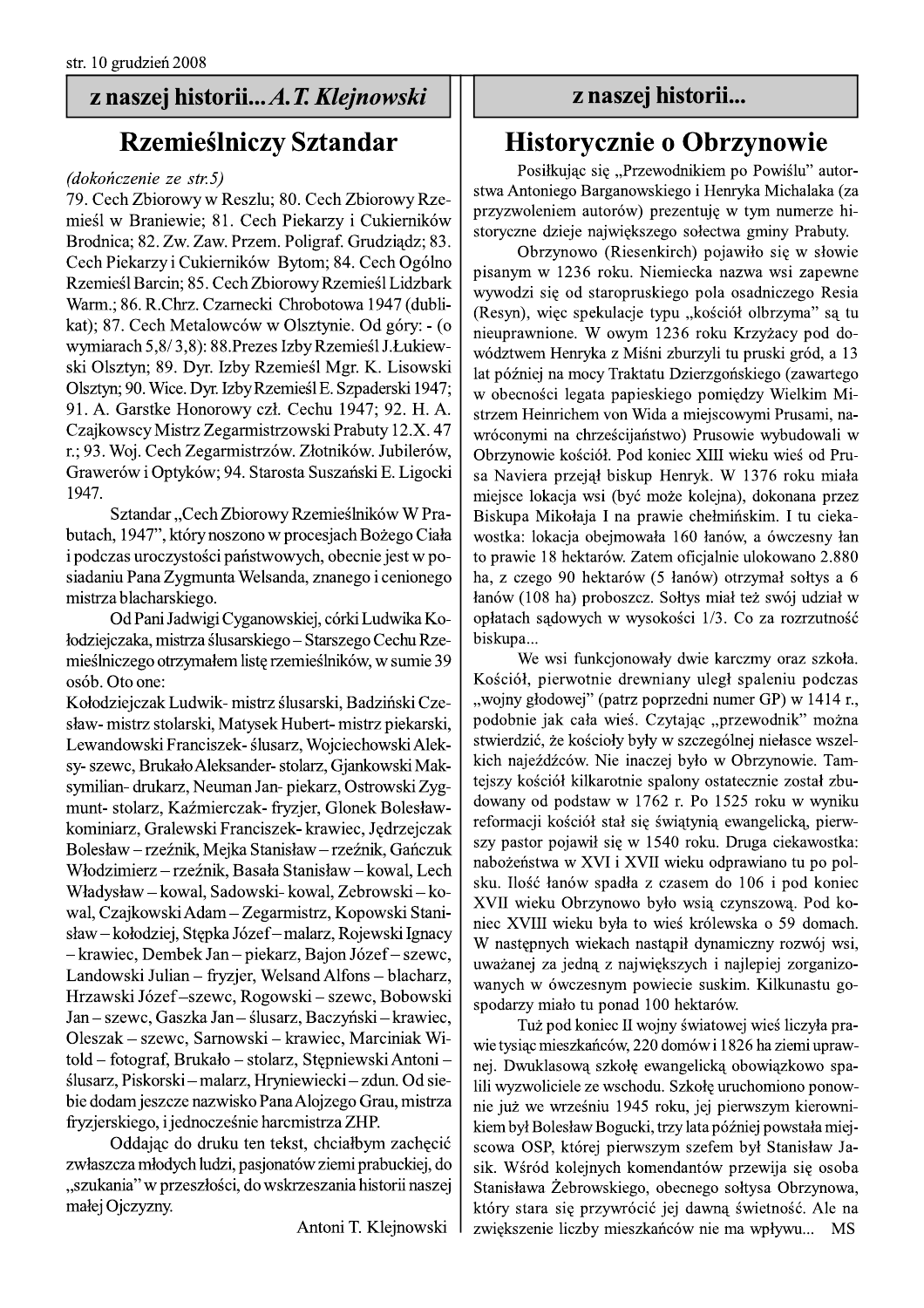# rozmaitości...

# **Krzyżówka**

W ostatniej krzyżówce popełniłem błąd, opuszczając kropki, na szczęście wytrawni szaradziści poradzili sobie, odgađujac hasło. Wracam do techniki cyferek, jest pewniejsza...



Poziomo: 1. Przechowuje twoją kasę, a nie żona...,7. Ponoć sprawiedliwa i na wierzch wypływa, 8. Dychawica oskrzelowa, okropność... 9. Dziurę zrobi, a nie mysz..., 10. Sinatra, 12. Rasa psów w typie pinczera, 13. Imię kompozytora opery "Król Roger" 14. Teren działania policjanta lub kelnera, 19. Np. Luciano Pavarotti, 20. Zbiór leków piewrszej pomocy i środków opatrunkowych, 21. Tam pamiątkowe zdjęcia, 22. Żaglowy okręt lub statek z figura na dziobie, 23. Z uczuciem o czworonożnym przyjacielu, 24. Wody - wyszło z mody..., 25. Niegdyś budynek przy wjeździe do miasta do pobierania opłat.

Pionowo: 2. Schielenzauer lub Morgenstern, 3. Stopień w marynarce wojennej, 4. Dafnia, pokarm dla gupików, 5. Czarownica, jędza, 6. Ubikacja polowa, 11. Zbieracz, 15. W poprzedniej krzyżówce też tu był, 16. Skrzyżowany z równoleżnikiem, 17. Fajka wodna, 18. Nazwa benzyny silnikowej.

Litery z ponumerowanych pól utworzą hasło, które należy przesłać lub dostarczyć do MGOK na kartce pocztowej. Można też posłużyć się pocztą elektroniczną: mgok@prabuty.pl

Nagrody w postaci bonów do księgarni wartości 25 zł za rozwiązanie krzyżówek z poprzedniego numeru otrzymują: Wiesław Michałowski, Henryk Warchlewski, Dorota Czeszejko i Jolanta Lenartowicz. Proszę zgłosić się do redakcji - MGOK ul. Łąkowa 22 po odbiór bonów.

### Dom rodzinny

Na wzniesieniu, tuz opodal drogi, stał mój dom rodzinny, drewniany, podobny do innych lecz taki ubogi, choć był z drewna lecz podmurowany.

Stał samotny tajemnicą owiany, jak dwór szlachecki zapomniany, tak w mojej pamięci zapamiętany, ...z daleka widać było białe ściany...

Stał pośród drzew ciemnej zieleni, drzewa chroniły go od wiatrów jesieni, w dole wody Horynia szemrały, i rzewne kresowe pieśni śpiewały

Dzisiaj, choć jestem tak daleko. rodzinny dom tkwi pod powieką, wiem, że nigdy tam nie wrócę, i dlatego się smucę...

### Oczekiwanie

Gdy przyjdziesz znów we śnie, słodycz ust przypomnisz mnie i smak letniego ciepłego deszczu i twoich niezapomnianych pieszczot

Stara wierzba z płaczu zgarbiona stała przy drodze smutna, zamyślona, szliśmy skrajem lasu, kochanie ku zielonej lesnej polanie.

Na sosnach drżały kropelki rosy, igliwie pachniało jak twoje włosy, czekam na ciebie, zamykam powieki lecz ty wciąż jesteś tak daleko...

Już świt, opadły poranne mgły, rozwiały się moje cudne sny, wiem, że znów przyjdziesz do mnie, czekam cię i tęsknię ogromnie...

Leon Abramowicz

### Wieczerza

Choinka zielona. nad nią gwiazda świeci, bombki przyczepiono, bawią dłonie dzieci...

Serca sa z piernika, lukrem ozdobione dłonie przekazują je w kolejne dłonie

Obrus położono, na nim życia dary, dzieci i dorośli w radości sa cali

Agnieszka Korol